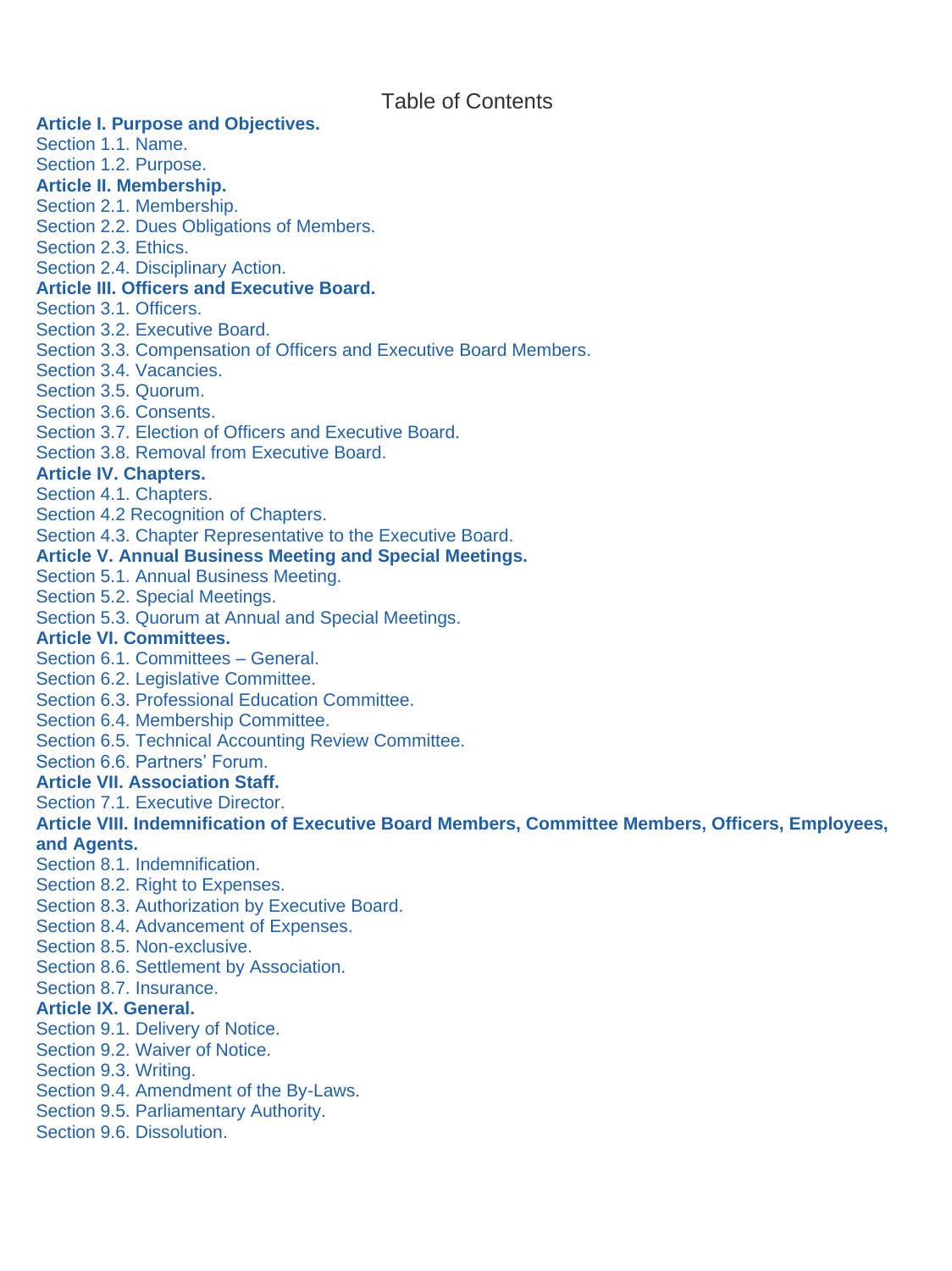# **Article I. Purpose and Objectives.**

### **SECTION 1.1. NAME.**

The name of this Association shall be the Illinois Government Finance Officers Association.

#### **SECTION 1.2. PURPOSE.**

The purpose and objectives of this Association shall be to serve government finance professional through:

- •Studying, discussing, and/or providing professional expertise regarding government finance.
- •Providing a means for the exchange of ideas and experiences.
- •Promoting and encouraging professional competence through continuing education and training.
- •Promoting and fostering the professional stature of the government finance profession.
- •Collecting, analyzing, and distributing information of interest to the membership.
- •Promoting interest in and awareness of the government finance profession.

## **Article II. Membership.**

### **SECTION 2.1. MEMBERSHIP.**

Voting membership may be held in the Association by any public jurisdiction of the State of Illinois. The public jurisdiction will designate the individual(s) to represent their jurisdiction. For purposes of the Bylaws, these individuals shall be referred to as designee(s.)

Non-voting membership may be held in the Association by any person or entity not eligible for voting membership but who is interested in the principles and practices of public finance, and who subscribes to the purpose of this Association. The following categories are voting members of the Illinois Government Finance Officers Association.

**Public Sector Membership.** Public Sector Membership is open to government finance professionals or other government employees representing villages, cities, townships, counties, park districts, library districts, fire prevention districts, state government, other special districts, retirement systems, schools, colleges and universities, and individuals with an interest in promoting excellence in government finance employed by not-for-profit organizations. Public Sector members are voting members of the Association.

The following categories are non-voting members of the Illinois Government Finance Officers Association.

**Partner (Private Sector) Membership.** Private sector companies that provide financial and professional services to government entities or the public sector membership are eligible to participate in the IGFOA Partner Program. Partners are non-voting members of the Association except for the Partner Representative on the Executive Board who is a voting member of the Association.

**Individual Firm Membership.** Finance professionals who provide services to government entities or the public sector membership are also eligible for an Individual Firm membership. Individual Firm members are non-voting members of the Association.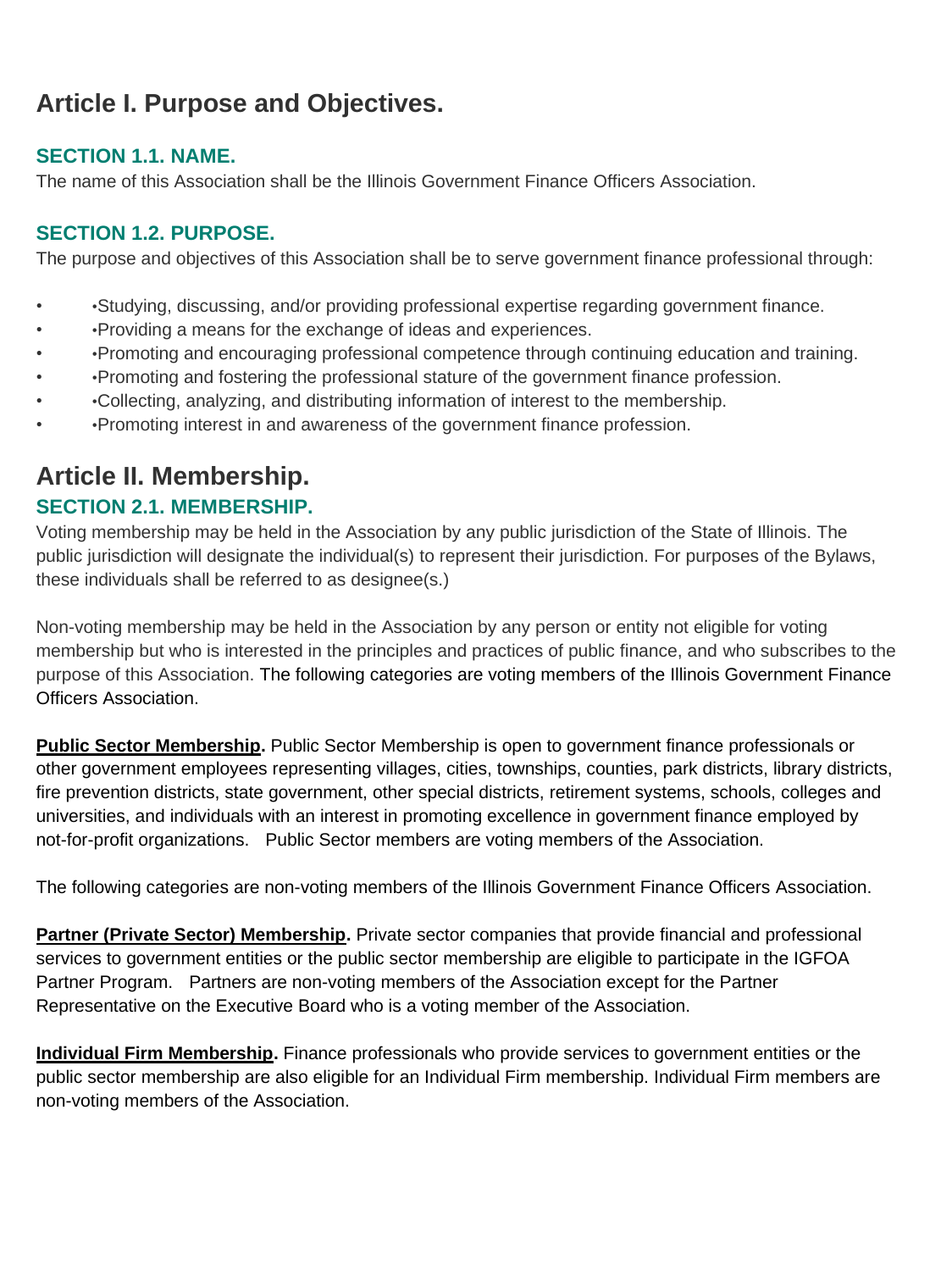**Retired Membership.** A retired member is an Individual who was a member of the IGFOA for at least seven years prior to retirement and is not currently working more than 500 hours per year in a government finance capacity or as a vendor or contractor servicing government. Retired members are non-voting members of the Association.

**Student/Faculty Membership.** Student Membership is available to a part-time or full-time undergraduate or graduate student attending an accredited university or college. The student must forward a copy of his/her current course registration verifying student status. If the student is employed in a finance capacity by an entity that is an IGFOA member, then the student is not eligible for the Student Membership. Faculty Membership is available to part-time or full-time faculty at an accredited university or college. Student/Faculty members are non-voting members of the Association.

**Temporarily Left the Workforce Membership.** Temporarily Left the Workforce Membership is open to a current member or non-member following unemployment or has voluntarily left the workforce. Temporarily Left the Workforce members are non-voting members of the Association.

### **SECTION 2.2. DUES OBLIGATIONS OF MEMBERS.**

The Executive Board shall establish the amounts for membership dues. The dues structure shall be reviewed and approved by the Executive Board as deemed necessary. Dues shall be payable at the times and in the amounts set forth by the Executive Board.

#### **SECTION 2.3. ETHICS.**

All voting member designees and applicable non-voting members are encouraged to follow the Government Finance Officers Association of the United States and Canada current Code of Professional **Ethics** 

#### **SECTION 2.4. DISCIPLINARY ACTION.**

Under such conditions and by such procedures as the Executive Board may prescribe, the Executive Board, by a two-thirds vote , may expel, suspend, reprimand, censure, or impose any such lesser sanctions as the Executive Board may prescribe on any voting member designee or non-voting member.

# **Article III. Officers and Executive Board.**

#### **SECTION 3.1. OFFICERS.**

Officers of the Association shall include a President, a Vice President, a Secretary, and a Treasurer. All officers shall be elected for a period of one year as provided in Section 3.7 of the Bylaws.

**President.** The President shall serve as the presiding officer of the Executive Board. The President may vote on all matters that come before the Executive Board. The President shall have general responsibility for the activities of the Association. The President shall present a progress report of the year's activities at the Annual Business Meeting of the Association. The President may establish ad hoc committees, which do not conflict with those Committees established by these Bylaws or the Executive Board. The President shall be a non-voting member of all Committees. The President appoints the GFOA State Representative and the Partner Representative and affirms each Chapter Representative to the Executive Board. The Executive Board may grant other powers and responsibilities to the President in accordance with the authority and purpose of the Association.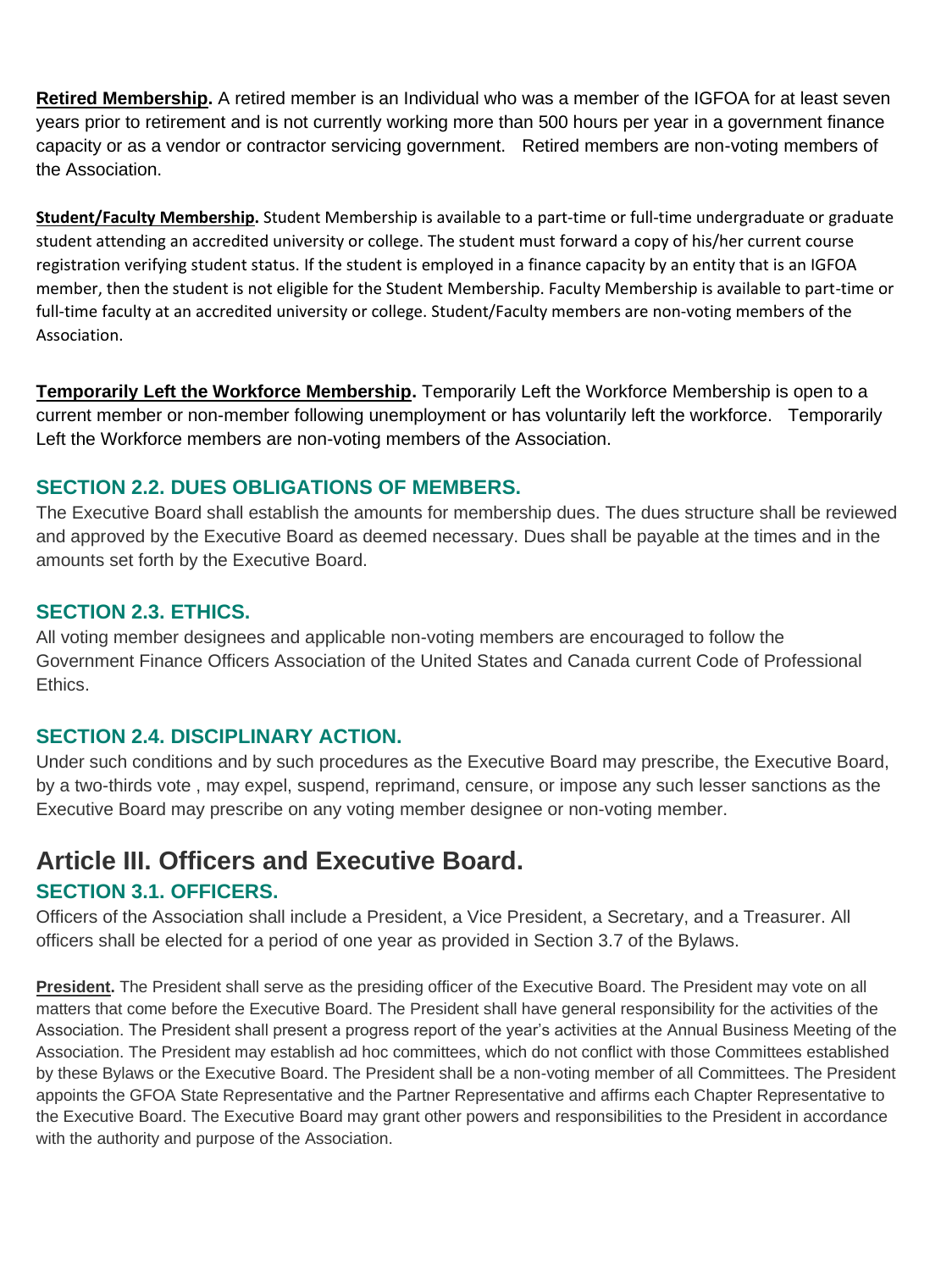**Vice President.** The Vice President shall carry out all duties of the President in the absence of the President. The Vice President shall carry out functions as assigned by the President or Executive Board.

**Treasurer.** The Treasurer shall be responsible for all funds of the Association and shall oversee the preparation of the annual budget. The Treasurer shall review and approve the monthly financial reports of the Association. The Treasurer shall report the financial condition of the Association at each Executive Board meeting and the Association's Annual Business Meeting. The Treasurer shall carry out other functions as assigned by the President or Executive Board.

**Secretary.** The Secretary shall ensure an accurate record of the proceedings of all meetings of the Executive Board, the Annual Business Meeting of the Association, and any special meetings of the Association is maintained. The Secretary shall carry out other functions as assigned by the President or Executive Board

**Immediate Past President**. The Immediate Past President shall serve as an officer of the Executive Board and is a voting member of the Executive Board. The Immediate Past President shall act as chair of the Nominating Committee. The Immediate Past President shall carry out other functions as assigned by the President or Executive Board

#### **SECTION 3.2. EXECUTIVE BOARD.**

There shall be an Executive Board consisting of: Immediate Past President, President, Vice President, Treasurer, Secretary, three Members-at-Large, one Chapter Representative from each recognized Chapter, the Partner Representative, and the GFOA State Representative.

**Partner Representative.** The Partner Representative shall serve as the liaison between the IGFOA Partners and Individual Firm members (private sector members) and the Executive Board. The Partner Representative chairs the Partners' Forum Committee.

**GFOA State Representative.** The GFOA State Representative shall serve as the liaison between GFOA and IGFOA. The GFOA State Representative must be a public sector member in good standing of both the IGFOA and GFOA organizations. The GFOA State Representative is a voting member of the Executive Board.

**Member-at-Large.** Each Member-at-Large shall assist the President in assuring IGFOA programs and services are responsive to the needs of its members. The Member-at-Large shall carry out functions as assigned by the President or Executive Board.

**Chapter Representatives.** Chapter Representatives shall serve as liaisons between the Chapter leadership and Executive Board. Chapter Representatives shall work collaboratively with the Executive Board to ensure Chapter policies, procedures, and activities are consistent with the goals and policies of the overall Association.

After the annual election of Chapter officers, each Chapter shall immediately notify the President in writing of the name of the Chapter Representative to the Executive Board. The Executive Board shall consider each Chapter's recommendation and shall determine at its discretion whether to accept the Chapter's recommendation or request an alternative individual be proposed as Chapter Representative. The Executive Board shall approve each Chapter's recommendation for Chapter Representative at the first Executive Board meeting after Chapter elections.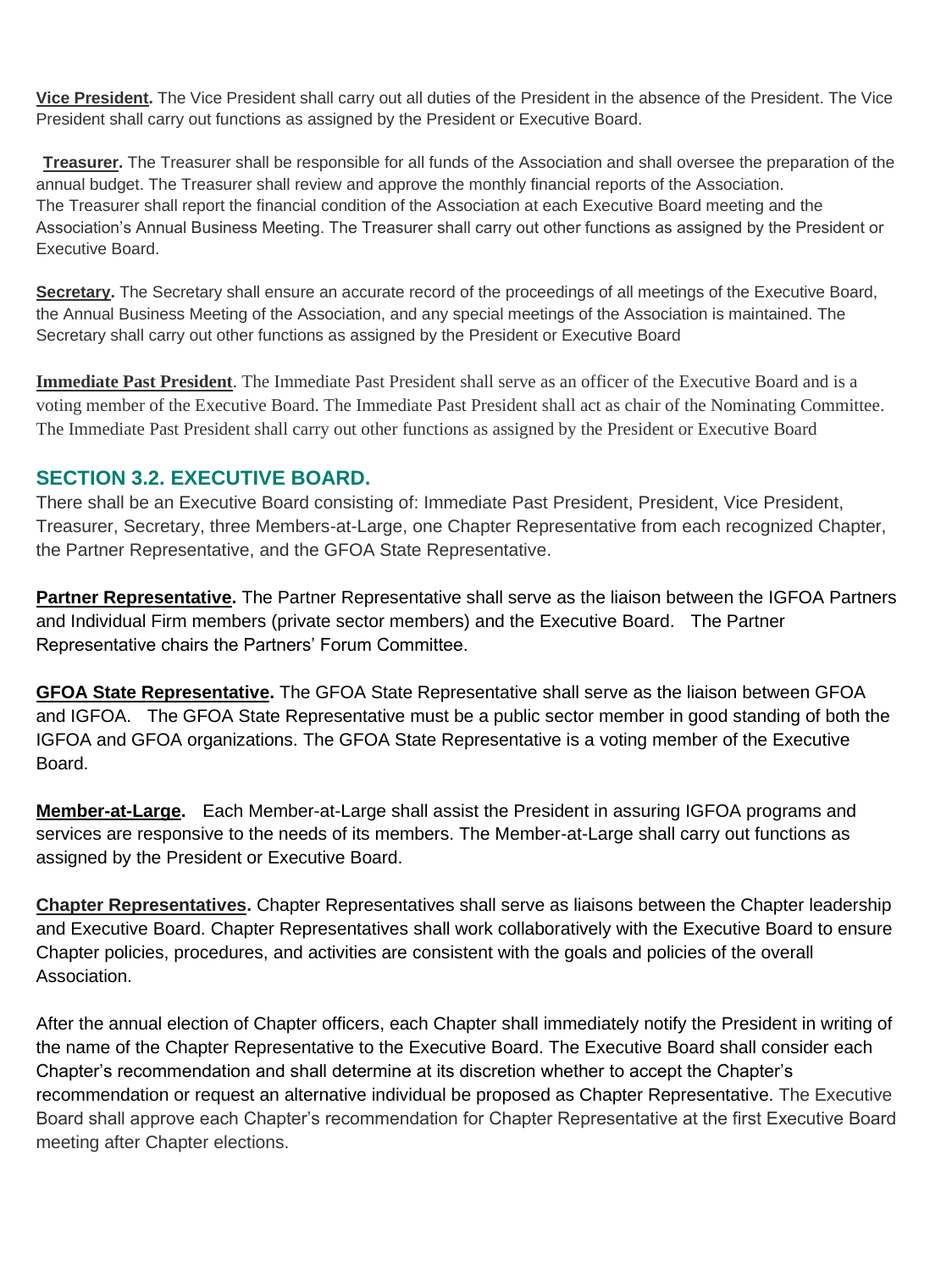One of the at-large members must not be the chief financial officer (CFO) (i.e. not the finance director or comparable official) of his or her government at the time of election. The term of office for the non-CFO at-large member shall be two years. The term of office for the Immediate Past President, the other two members elected at large, and the Chapter Representatives, shall be one year. The Partner Representative is appointed for a two-year term. Nothing in this section is intended to restrict the number of non-CFO members on the Executive Board to one. Rather the intent is to ensure that at least one non-CFO member is on the Executive Board. However, only one non-CFO at-large member shall have a two-year term of office. All members of the Executive Board must be members in good standing.

It shall be the duty of the Executive Board to transact the business of the Association including policy matters and programs; to study matters referred to it by the members of the association; and to perform such other duties as may be deemed to pertain to the advancement, welfare, and the best interest of the Association and its members.

#### **SECTION 3.3. COMPENSATION OF OFFICERS AND EXECUTIVE BOARD MEMBERS.**

No person serving as an officer or member of the Executive Board shall be entitled to compensation or other remuneration from the Association. However, the Executive Board may authorize reimbursement of officers and members of the Executive Board for reasonable expenses incurred in carrying out official Association business.

#### **SECTION 3.4. VACANCIES.**

If any vacancy occurs in any office or Executive Board position, the Executive Board may fill such vacancy for the remainder of the term. The President shall be authorized to temporarily fill vacancies that may occur during his/her term, due to resignation or inability of the person to carry out their duties and responsibilities, until the next regularly scheduled or special Executive Board meeting.

In the event that the President resigns, is removed, or is unable to act during his/her term, then the Vice President shall automatically become President (however, if the inability to act is due only to a temporary disability as determined by the Executive Board, then the Vice President shall serve as President only for the duration of such inability).

#### **SECTION 3.5. QUORUM.**

For the purpose of transacting business of the Association, a majority of the voting members of the Executive Board shall constitute a quorum.

#### **SECTION 3.6. CONSENTS.**

Whenever any action is required or permitted by the Executive Board such action may be taken without a meeting all members of the Executive Board consent to the action in writing. The consent by the members of the Executive Board shall be ratified at the next regular meeting of the Executive Board.

#### **SECTION 3.7. ELECTION OF OFFICERS AND EXECUTIVE BOARD.**

**Nominating Committee.** The Nominating Committee shall consist of the three most recent Past Presidents, with the Immediate Past President serving as chair. The Committee Chair shall issue a notice to designees advising them of vacancies on the Executive Board. The Committee will establish the deadline for receipt of letters from interested candidates. At least thirty (30) days before the Annual Business Meeting, the Nominating Committee will notify designees of the proposed slate of candidates for the Executive Board to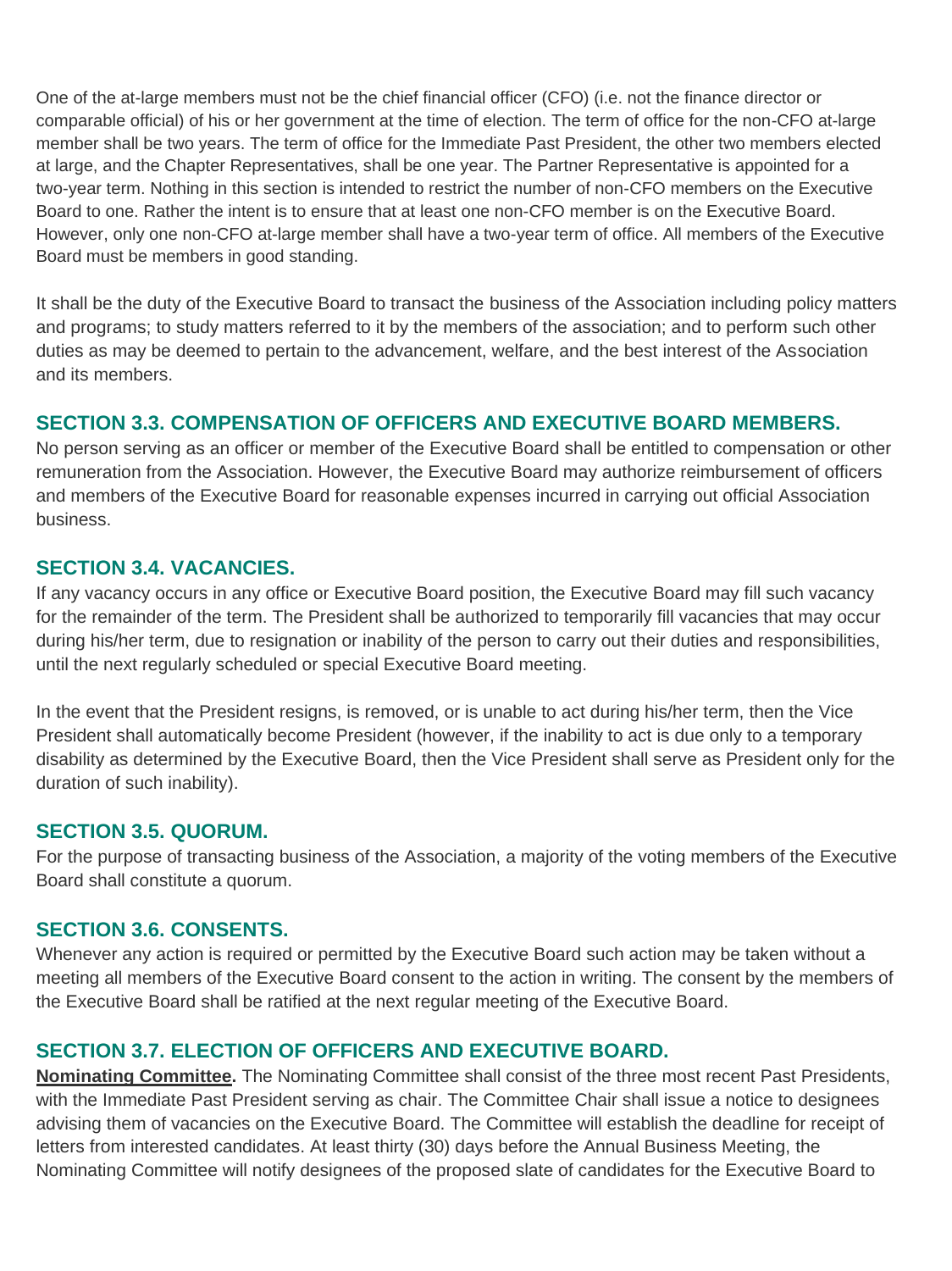be voted on at the Annual Business Meeting.

The Committee shall select at least one name from the membership as a candidate for each office and position on the Executive Board. Generally, once a designee has been elected by the membership to a position on the Executive Board, that person, upon completion of the term for which the person was elected, will be nominated for the next higher position on the Executive Board. Any designee may make additional nominations from the floor at the Annual Business Meeting.

In considering nominations to the Executive Board, the Nominating Committee will consider such factors as work experience, public and professional contributions, demonstrated leadership and participation within the Illinois Government Finance Officers Association and the candidate's personal statement of interest in the position and commitment to extended service to the Illinois Government Finance Officers Association Executive Board

**Elections.** The manner of holding elections, including the rules and procedures pertaining thereto, shall be prescribed by the Executive Board.

## **SECTION 3.8. REMOVAL FROM EXECUTIVE BOARD.**

The Executive Board may, by a two-thirds vote, remove the Partner Representative, GFOA State Representative, or any Chapter Representative with or without cause whenever the Executive Board shall determine that the incumbent is incapable of performing the duties of such office. Other Executive Board members may be removed with or without cause, by the affirmative vote of two-thirds of the members entitled to vote on removal of Executive board members, at a meeting at which a quorum is present, provided written notice of the meeting is delivered to all such members stating that a purpose of the meeting is to vote on removal of the named Executive Board member(s.) The Executive Board member affected shall be given, by certified mail to their address on file with the Association, written notice of any such proposed action of the Executive Board at least thirty (30) days before removal action by the Executive Board. The Executive Board member affected shall have the right to respond to such notice within twenty (20) days after receipt of such notice

## **Article IV. Chapters. SECTION 4.1. CHAPTERS.**

.

The Association shall encourage and recognize geographical based chapters of its members, provided, however that the respective chapters shall serve the interests of the Association's designees, partners, and individual members. All Chapter Board members shall be designees. Committee Chairs of a Chapter may be designees, partners, or individual members of the Association

## **SECTION 4.2. RECOGNITION OF CHAPTERS.**

The Executive Board shall prescribe the manner and criteria for recognition of Chapters.

## **SECTION 4.3. CHAPTER REPRESENTATIVE TO THE EXECUTIVE BOARD.**

The Chapter Board of each recognized Chapter of the Illinois Government Finance Officers Association shall select a designee in good standing to serve as the Chapter Representative to the Executive Board. Such Chapter Representative shall have the full rights and responsibilities of other active Executive Board members.

## **Article V. Annual Business Meeting and Special Meetings. SECTION 5.1. ANNUAL BUSINESS MEETING.**

The Association shall hold one Annual Business Meeting for the purpose of electing officers and transacting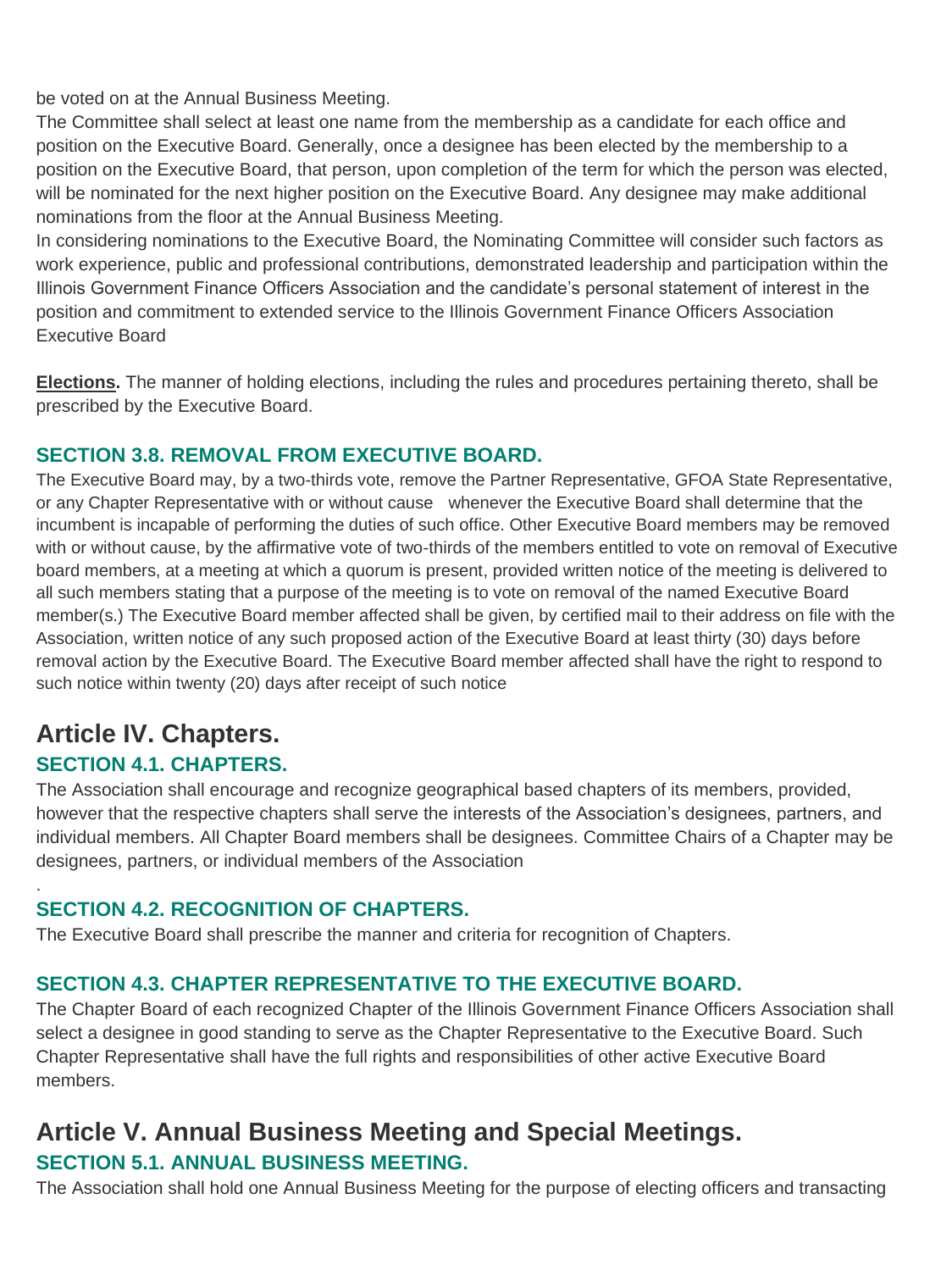other business as necessary. An appropriate notice shall be given to each designee at least thirty (30) days prior to each Annual Business Meeting.

### **SECTION 5.2. SPECIAL MEETINGS.**

Special meetings may be held upon the call of the President or Executive Board at such times as judged to be advisable for the general welfare of the Association, provided however, that notice shall be given to designees at least ten (10) days in advance of such meeting. At special meetings only those matters specified in the call may be considered.

#### **SECTION 5.3. QUORUM AT ANNUAL AND SPECIAL MEETINGS.**

Those designees present at the Annual Business Meeting or special meeting shall constitute a quorum.

## **Article VI. Committees.**

#### **SECTION 6.1. COMMITTEES – GENERAL.**

The President shall appoint Committee Chairs from amongst the designees of the Association. The designated Chairs of the Committees shall select members of their respective Committees. Partners and Individual members of the Association may serve as non-voting members of Committees. The President or Executive Director may recommend candidates to the Committees. Committee members may be re-appointed from year to year. The Executive Director or his/her staff designee shall serve as a non-voting member of each Committee. The Executive Board liaison shall serve as a voting member of designated Committees. Committee Chairs may, in consultation with the President, designate a Vice Chair of the Committee.

#### **SECTION 6.2. LEGISLATIVE COMMITTEE.**

There shall be a Legislative Committee for the purpose of reviewing, monitoring and providing relevant information on legislation related to government finance.

#### **SECTION 6.3. PROFESSIONAL EDUCATION COMMITTEE.**

There shall be a Professional Education Committee for the purpose of developing and instituting training programs.

#### **SECTION 6.4. MEMBERSHIP COMMITTEE.**

There shall be a Membership Committee for the purpose of recruiting new members, retaining existing members, and promoting membership in the organization.

#### **SECTION 6.5. TECHNICAL ACCOUNTING REVIEW COMMITTEE.**

There shall be a Technical Accounting Review Committee for the purpose of reviewing accounting, auditing, and financial reporting requirements and determining how they affect the membership. This Committee shall serve as the official respondent on behalf of the Association to documents released by the Governmental Accounting Standards Board and determine the official position of the Association on other accounting and financial reporting issues as appropriate.

#### **SECTION 6.6. PARTNERS' FORUM.**

There shall be a Partners' Forum for the purpose of advising the Executive Board members on matters pertaining to partners and carry out other tasks as assigned by the Executive Board. The Partner Representative to the Executive Board Chairs the Partners' Forum.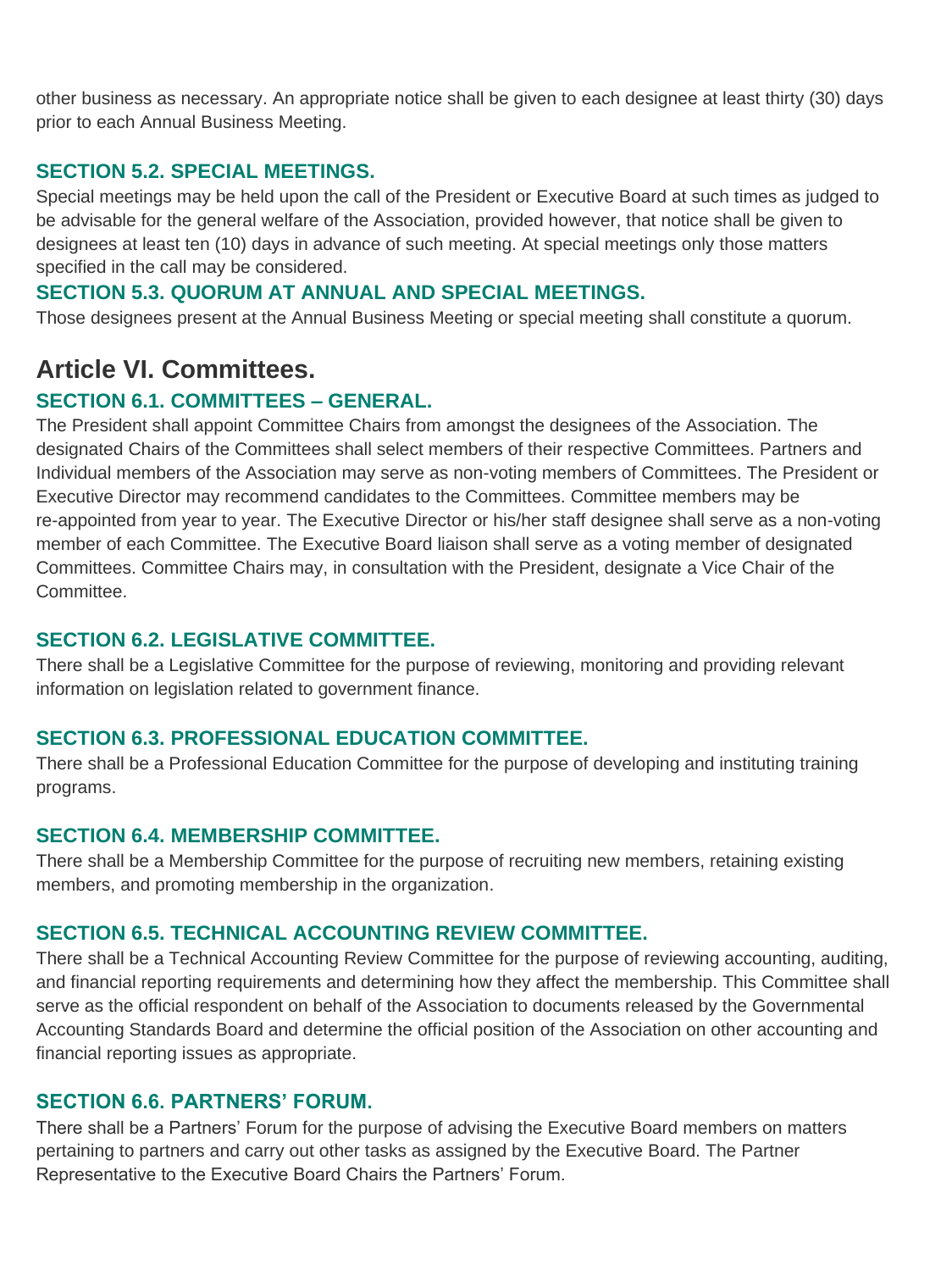# **Article VII. Association Staff.**

## **SECTION 7.1. EXECUTIVE DIRECTOR.**

The Executive Board may appoint an Executive Director. The Executive Director is responsible for the day to day activities of the Association and the execution and administration of policies and programs approved by the Executive Board. The Executive Director shall carry out other functions as assigned by the President or Executive Board.

## **Article VIII. Indemnification of Executive Board Members, Committee Members, Officers, Employees, and Agents. SECTION 8.1. INDEMNIFICATION.**

The Association shall indemnify, defend, and hold harmless any person who was or is a party, or is threatened to be made a party, to any threatened, pending, or completed action, suit, or proceeding (whether civil, criminal, administrative, or investigative, including an action by or in the right of the Association) by reason of the fact that he or she is or was a member of the Executive Board, Committee Chair, Committee member, officer, employee, or uncompensated (except for expense reimbursement) agent of the Association or who is or was serving at the request of the Association as a Board member, Committee Chair, Committee member, officer, employee, or uncompensated (except for expense reimbursement) agent of another agency, association, corporation, partnership, joint venture, trust, or other enterprise against expenses (including attorneys' fees), judgments, fines, and amounts paid in settlement actually and reasonably incurred by such person in connection with such action, suit, or proceeding, if such person acted in good faith and in a manner he or she reasonably believed to be in, or not opposed to, the best interests of the Association, and, with respect to any criminal action or proceeding, had no reasonable cause to believe his or her conduct was unlawful. The termination of any action, suit, or proceeding by judgment, order, settlement, conviction, or upon a plea of nolo contendere or its equivalent, shall not, of itself, create a presumption that the person did not act in good faith and in a manner which he or she reasonably believed to be in or not opposed to the best interests of the Association or, with respect to any criminal Action or proceeding that the person had reasonable cause to believe that his or her conduct was unlawful. However, with respect to any action brought by or in the name of the Association no indemnification shall be made if such person shall have been adjudged to be liable for negligence in the performance of his or her duty to the Association, except and only to the extent that the court in which such action or suit was brought shall determine upon application that, despite the adjudication of liability, but in view of all the circumstances of the case, such person is fairly and reasonably entitled to indemnity for such expenses as the court shall deem proper. Notwithstanding the foregoing, nothing contained herein shall be construed to permit indemnification for any willful or wanton misconduct.

## **SECTION 8.2. RIGHT TO EXPENSES.**

To the extent that a person referred to in Section 8.1 above has been successful, on the merits or otherwise, in the defense of any action, suit, or proceeding referred to in Section 8.1 above, or in defense of any claim, issue or matter therein, such person shall be indemnified against expenses (including attorneys' fees) actually and reasonably incurred by such person in connection therewith.

## **SECTION 8.3. AUTHORIZATION BY EXECUTIVE BOARD.**

Any indemnification under Section 8.1 or 8.2 above (unless ordered by a court) shall be made by the Association only as authorized in the specific case, upon a determination that indemnification is proper because the person seeking indemnification has met the applicable standard of conduct set forth in Section 8.1 above. Such determination shall be made (i) by the Executive Board by majority vote of a quorum consisting of members of the Executive Board who were not parties to such action, suit, or proceeding, or (ii) if such a quorum is not obtainable, or even if obtainable, if a quorum of disinterested Executive Board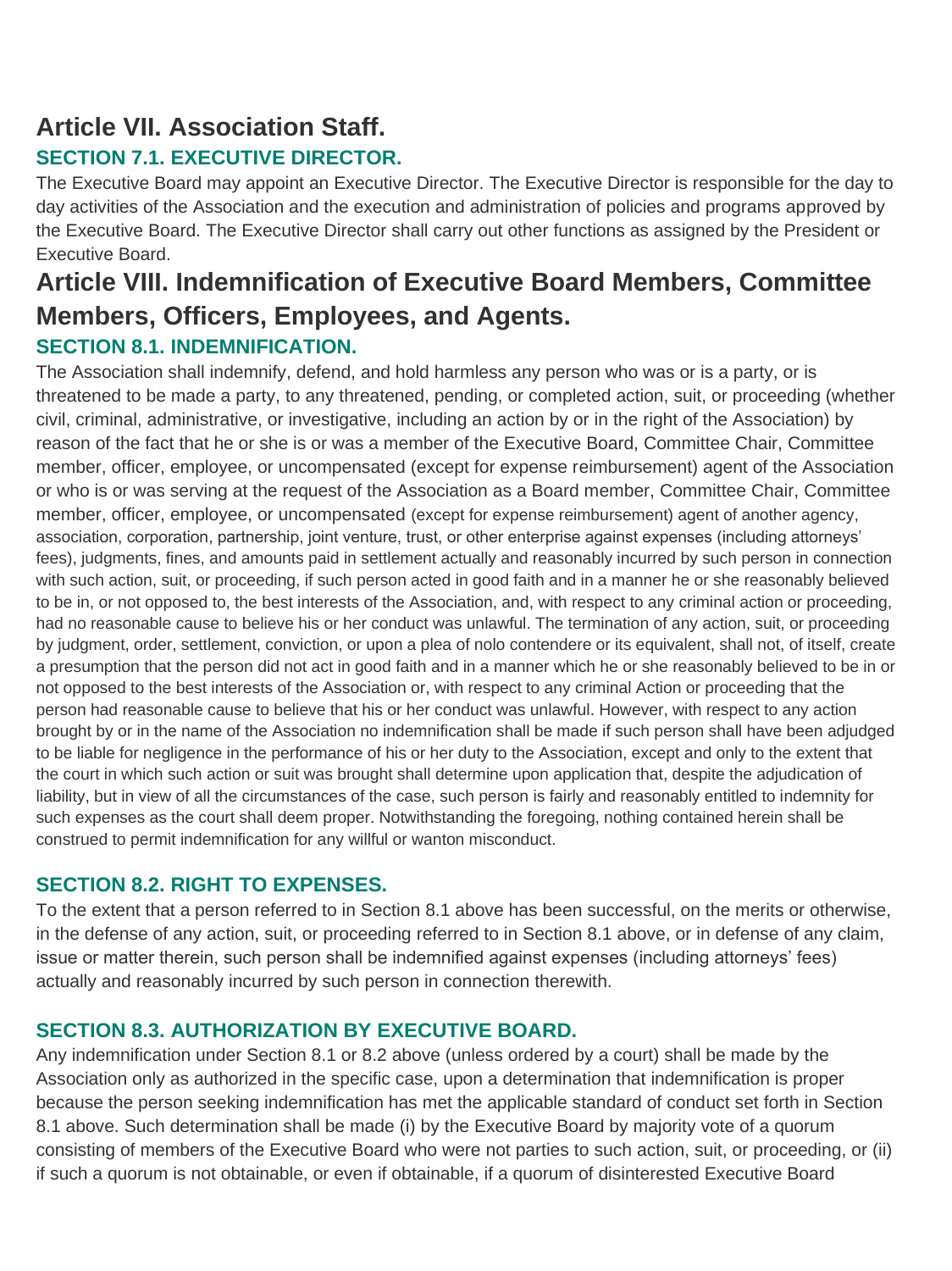members so directs, by independent legal counsel in a written opinion.

#### **SECTION 8.4. ADVANCEMENT OF EXPENSES.**

Expense incurred in defending a civil or criminal action, suit, or proceeding may be paid by the Association in advance of the final disposition of such action, suit, or proceeding, as authorized by the Executive Board in the specific case, upon receipt of an undertaking by or on behalf of the person seeking indemnification to repay such amount, unless it shall ultimately be determined that he or she is entitled to be indemnified by the Association as authorized in this Article.

#### **SECTION 8.5. NON-EXCLUSIVE.**

The indemnification provided by this Article shall not be deemed exclusive of any other indemnification rights to which those persons referred to in Section 8.1 above or other persons may be entitled under any agreement, vote of disinterested members of the Executive Board or otherwise, and shall continue as to a person who has ceased to be a member of the Executive Board, Committee Chair, Committee member, officer, employee, or agent, and shall inure to the benefit of the heirs, executor, and administrators of such persons.

#### **SECTION 8.6. SETTLEMENT BY ASSOCIATION.**

The right of any person to be indemnified shall be subject always to the rights of the Association by its Executive Board, in lieu of such indemnity, to settle any such claim, action, suit, or proceeding, at the expense of the Association or its insurers, by payment of the amount of such settlement and the costs and expenses incurred in connection therewith.

## **SECTION 8.7. INSURANCE.**

The Association may purchase insurance to indemnify members of the Executive Board, Committee Chairs, Committee members, officers, employees, or agents.

# **Article IX. General**

## **SECTION 9.1. DELIVERY OF NOTICE.**

Any notice required to be given by statute, the Articles of Incorporation or these Bylaws, shall be deemed to be delivered according to the following rules: upon personal delivery; if by mail, when deposited in the United States mail in a sealed envelope, properly addressed, with postage prepaid; if by facsimile, when the facsimile is sent via the facsimile number shown for the designee/Executive Board member on the records of the Association; if electronically, when transmitted to such address shown for the designee/Executive Board member on the records of the Association; and if by overnight mail, when deposited with the shipping company in a sealed envelope, properly addressed, with shipping charges prepaid or billed to sender's account.

#### **SECTION 9.2. WAIVER OF NOTICE.**

A written waiver of any notice required to be given by statute, the Articles of Incorporation or these Bylaws, signed by the person or persons entitled to such notice whether before or after the time stated therein, shall be deemed equivalent to the giving of such notice. Attendance at a meeting shall constitute a waiver of notice of such meeting, except where a person attends a meeting for the express purpose of objecting to the holding of the meeting because proper notice was not given.

#### **SECTION 9.3. WRITING.**